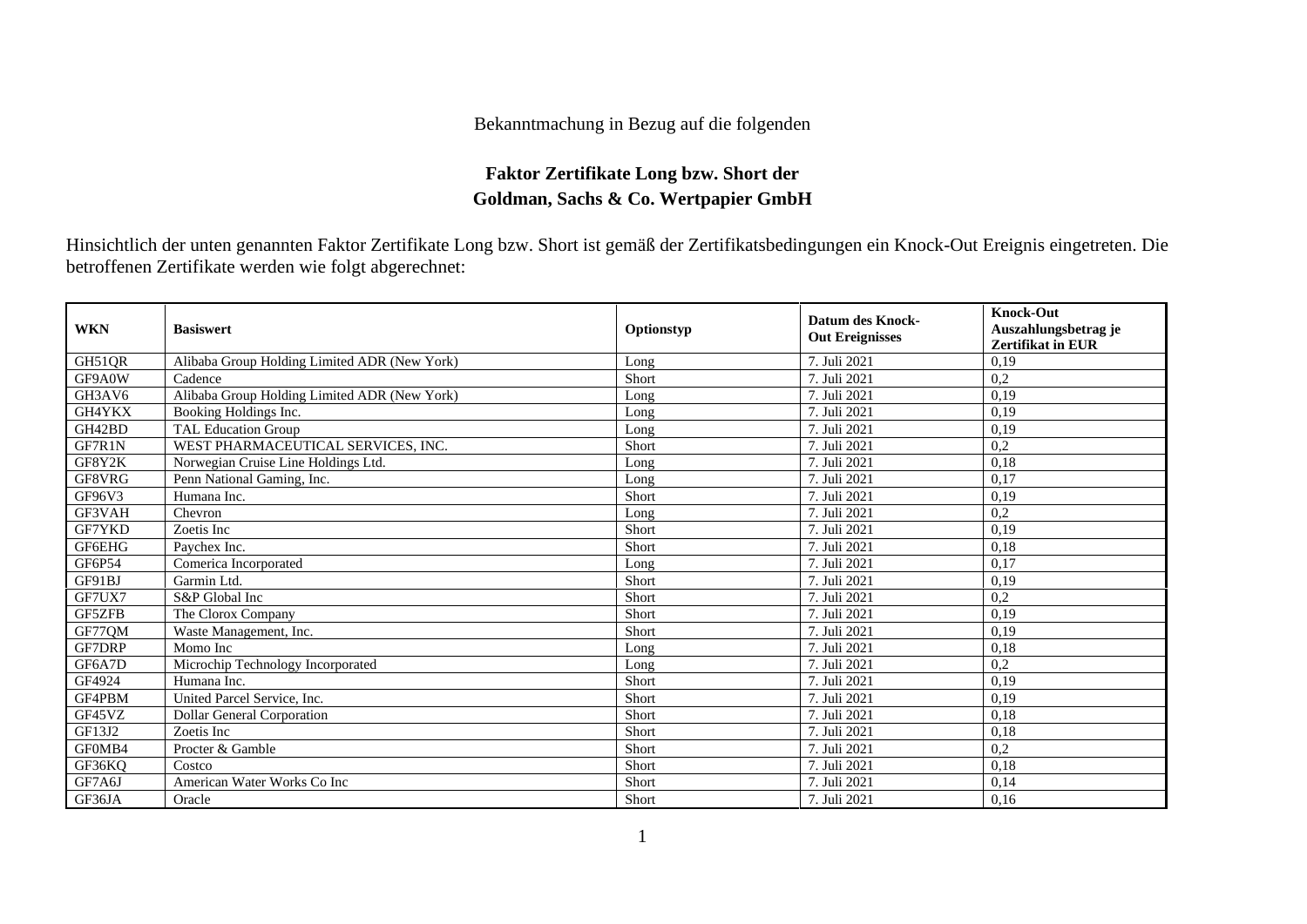| <b>WKN</b>          | <b>Basiswert</b>                                | Optionstyp | <b>Datum des Knock-</b><br><b>Out Ereignisses</b> | <b>Knock-Out</b><br>Auszahlungsbetrag je<br>Zertifikat in EUR |
|---------------------|-------------------------------------------------|------------|---------------------------------------------------|---------------------------------------------------------------|
| GF7YLQ              | <b>Fastenal Company</b>                         | Short      | 7. Juli 2021                                      | 0,17                                                          |
| GF7YJZ              | Dollar General Corporation                      | Short      | 7. Juli 2021                                      | 0,15                                                          |
| GH8432              | <b>TAL Education Group</b>                      | Long       | 7. Juli 2021                                      | 0,19                                                          |
| GH44LP              | Kingfisher                                      | Short      | 7. Juli 2021                                      | 0,19                                                          |
| GH5LQ4              | Siemens Healthineers AG                         | Short      | 7. Juli 2021                                      | 0,2                                                           |
| GH44T5              | Sainsbury                                       | Short      | 7. Juli 2021                                      | 0,18                                                          |
| GH <sub>28</sub> ZG | DAX (Performance Index)                         | Short      | 7. Juli 2021                                      | 0,2                                                           |
| GH1WS8              | DAX (Performance Index)                         | Short      | 7. Juli 2021                                      | 0,19                                                          |
| <b>GH313F</b>       | Sartorius                                       | Short      | 7. Juli 2021                                      | 0,18                                                          |
| GF99XA              | <b>RELX</b>                                     | Short      | 7. Juli 2021                                      | 0,19                                                          |
| GF9J9N              | DAX (Performance Index)                         | Short      | 7. Juli 2021                                      | 0,2                                                           |
| GF98GN              | Lonza Group                                     | Short      | 7. Juli 2021                                      | 0,2                                                           |
| GF98EE              | Geberit AG                                      | Short      | 7. Juli 2021                                      | 0,19                                                          |
| GH2060              | DAX (Performance Index)                         | Short      | 7. Juli 2021                                      | 0,2                                                           |
| GC9B2K              | Remy Cointreau SA                               | Short      | 7. Juli 2021                                      | 0,19                                                          |
| GF6EG3              | Saipem                                          | Long       | 7. Juli 2021                                      | 0,14                                                          |
| GF7GB8              | Air France-KLM S.A.                             | Long       | 7. Juli 2021                                      | 0,2                                                           |
| GF7A27              | <b>Barry Callebaut</b>                          | Short      | 7. Juli 2021                                      | 0,15                                                          |
| GF6P22              | SGS Societe Generale De Surveillance Holding SA | Short      | 7. Juli 2021                                      | 0,2                                                           |
| GF8TXD              | Beiersdorf                                      | Short      | 7. Juli 2021                                      | 0,17                                                          |
| GF7V8M              | Hermes International                            | Short      | 7. Juli 2021                                      | 0,2                                                           |
| GF8U0K              | DAX (Performance Index)                         | Short      | 7. Juli 2021                                      | 0,19                                                          |
| GF5SNX              | TecDAX (Performance Index)                      | Short      | 7. Juli 2021                                      | 0,19                                                          |
| GF7QM8              | TecDAX (Performance Index)                      | Short      | 7. Juli 2021                                      | 0,19                                                          |
| GF4US2              | <b>DSM</b>                                      | Short      | 7. Juli 2021                                      | 0,16                                                          |
| GF6VBD              | Talanx AG                                       | Short      | 7. Juli 2021                                      | 0,19                                                          |
| GF5SHN              | Nemetschek                                      | Short      | 7. Juli 2021                                      | 0,19                                                          |
| GF4UJX              | Swisscom                                        | Short      | 7. Juli 2021                                      | 0,18                                                          |
| GF3QHA              | Sartorius Stedim Biotech                        | Short      | 7. Juli 2021                                      | 0,19                                                          |
| GF1Z5J              | Scout <sub>24</sub>                             | Short      | 7. Juli 2021                                      | 0,2                                                           |
| GB6DN9              | DAX (Performance Index)                         | Short      | 7. Juli 2021                                      | 0,2                                                           |
| GF7552              | Terna                                           | Short      | 7. Juli 2021                                      | 0,18                                                          |
| GH74GU              | Plug Power                                      | Long       | 7. Juli 2021                                      | 0,18                                                          |
| GF84KX              | Wynn Resorts Limited                            | Long       | 7. Juli 2021                                      | 0,18                                                          |
| GH03YN              | Delivery Hero SE                                | Short      | 7. Juli 2021                                      | 0,15                                                          |
| GH64JR              | MarketAxess Holdings Inc.                       | Long       | 7. Juli 2021                                      | 0,18                                                          |
| GH4MDF              | Micron Technology                               | Long       | 7. Juli 2021                                      | 0,17                                                          |
| GH13YD              | Halliburton Co                                  | Long       | 7. Juli 2021                                      | 0,18                                                          |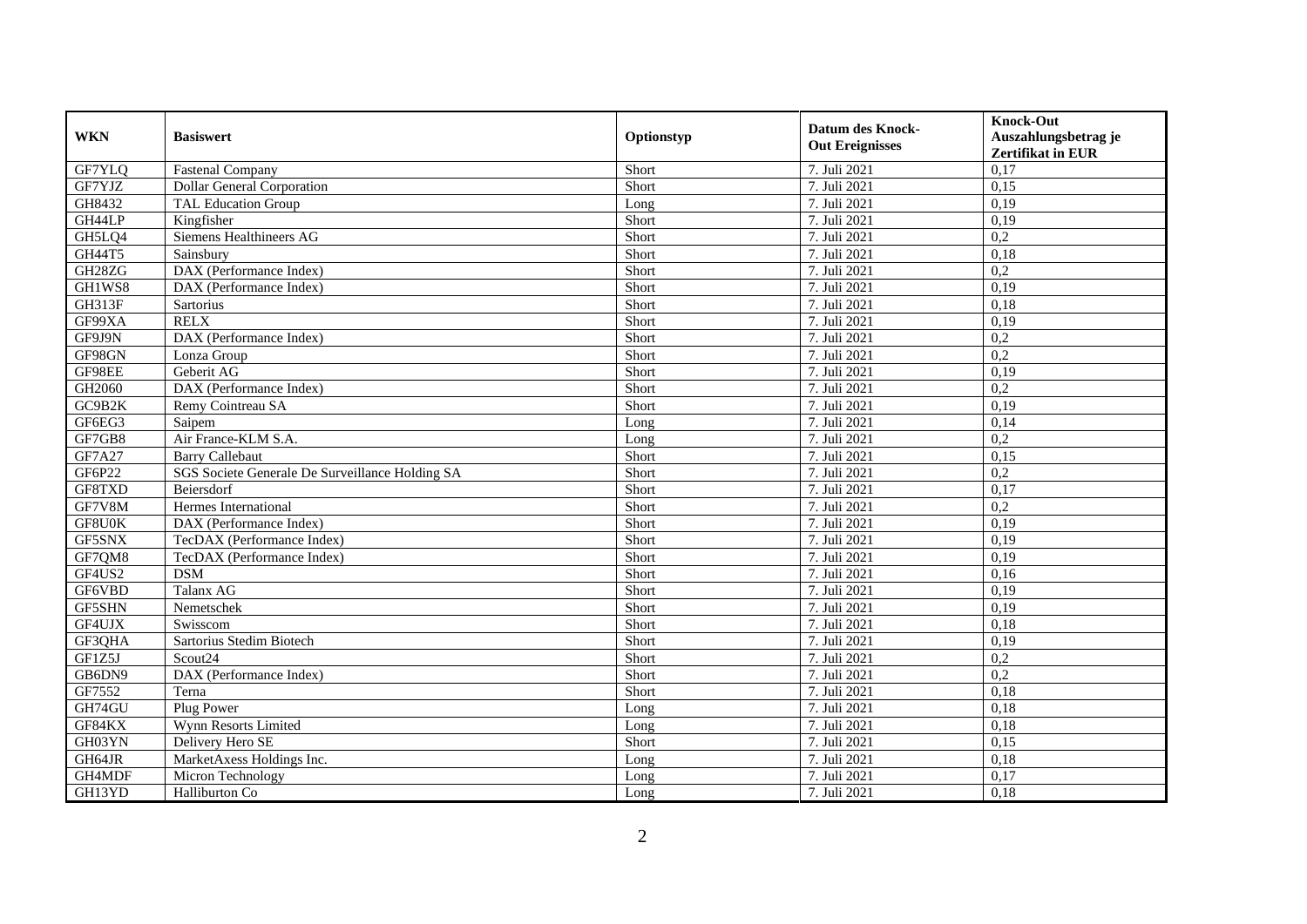| <b>WKN</b>    | <b>Basiswert</b>                    | Optionstyp | <b>Datum des Knock-</b><br><b>Out Ereignisses</b> | <b>Knock-Out</b><br>Auszahlungsbetrag je<br>Zertifikat in EUR |
|---------------|-------------------------------------|------------|---------------------------------------------------|---------------------------------------------------------------|
| GF8JYT        | Live Nation Entertainment, Inc.     | Long       | 7. Juli 2021                                      | 0,15                                                          |
| GF1Z43        | Church & Dwight Co.                 | Short      | 7. Juli 2021                                      | 0,19                                                          |
| GH6PUR        | Air France-KLM S.A.                 | Long       | 7. Juli 2021                                      | 0.18                                                          |
| GH26SS        | Teva Pharmaceutical Industries Ltd. | Long       | 7. Juli 2021                                      | 0,14                                                          |
| GH81T3        | Peloton Interactive Inc.            | Short      | 7. Juli 2021                                      | 0,15                                                          |
| GH4K6J        | Square                              | Short      | 7. Juli 2021                                      | 0,18                                                          |
| GH4SXT        | Square                              | Short      | 7. Juli 2021                                      | 0,17                                                          |
| GH7PC4        | Square                              | Short      | 7. Juli 2021                                      | 0,19                                                          |
| GF9ZW9        | RWE St.                             | Short      | 7. Juli 2021                                      | 0,15                                                          |
| GH5R48        | <b>BNP</b> Paribas                  | Long       | 7. Juli 2021                                      | 0,2                                                           |
| GF89UF        | Daimler                             | Long       | 7. Juli 2021                                      | 0,17                                                          |
| <b>GH1WKW</b> | Wacker Chemie                       | Long       | 6. Juli 2021                                      | 0,2                                                           |
| GF8TW0        | Dürr AG                             | Long       | 6. Juli 2021                                      | 0,19                                                          |
| GF5FX2        | <b>TotalEnergies SE</b>             | Long       | 6. Juli 2021                                      | 0,19                                                          |
| GH4YNL        | <b>Barclays</b>                     | Long       | 6. Juli 2021                                      | 0.18                                                          |
| GH7GVL        | HelloFresh SE                       | Short      | 6. Juli 2021                                      | 0,18                                                          |
| GF98AM        | <b>RWE St.</b>                      | Short      | 6. Juli 2021                                      | 0,2                                                           |
| GF72XP        | Vonovia                             | Short      | 6. Juli 2021                                      | 0,18                                                          |
| GF72LN        | Renault                             | Long       | 6. Juli 2021                                      | 0,19                                                          |
| GF8U7C        | Rheinmetall                         | Long       | 6. Juli 2021                                      | 0,17                                                          |
| GF8YX8        | Deutsche Bank                       | Long       | 6. Juli 2021                                      | 0,17                                                          |
| GF6JK3        | <b>Siemens</b>                      | Long       | 6. Juli 2021                                      | 0,17                                                          |
| <b>GF750C</b> | Vonovia                             | Short      | 6. Juli 2021                                      | 0,16                                                          |
| <b>GH47F7</b> | Carnival                            | Long       | 7. Juli 2021                                      | 0,19                                                          |
| GH4G49        | <b>IDEXX</b> Laboratories Inc       | Short      | 6. Juli 2021                                      | 0,19                                                          |
| <b>GH844J</b> | Baidu, Inc.                         | Long       | 6. Juli 2021                                      | 0,17                                                          |
| GH3AXU        | <b>II-VI INCORPORATED</b>           | Short      | 6. Juli 2021                                      | 0,18                                                          |
| GH86F3        | Baidu, Inc.                         | Long       | 6. Juli 2021                                      | 0,2                                                           |
| GF7U4S        | WEST PHARMACEUTICAL SERVICES, INC.  | Short      | 6. Juli 2021                                      | $\overline{0.2}$                                              |
| GF72HL        | <b>Molson Coors Brewing Company</b> | Long       | 6. Juli 2021                                      | 0,16                                                          |
| GF7YLA        | PepsiCo                             | Short      | 6. Juli 2021                                      | 0,2                                                           |
| GF8VNE        | <b>LIBERTY GLOBAL PLC</b>           | Long       | 6. Juli 2021                                      | 0,16                                                          |
| GF934P        | Cloudera, Inc.                      | Short      | 6. Juli 2021                                      | 0,2                                                           |
| GF7DJ8        | <b>Unum Group</b>                   | Long       | 6. Juli 2021                                      | 0,19                                                          |
| GF6V80        | Arista Networks, Inc.               | Short      | 6. Juli 2021                                      | 0,19                                                          |
| GF5YY3        | KeyCorp                             | Long       | 6. Juli 2021                                      | 0,18                                                          |
| GC8ZME        | Netflix, Inc.                       | Short      | 6. Juli 2021                                      | 0,19                                                          |
| GH0YM2        | Amazon.com                          | Short      | 6. Juli 2021                                      | 0,2                                                           |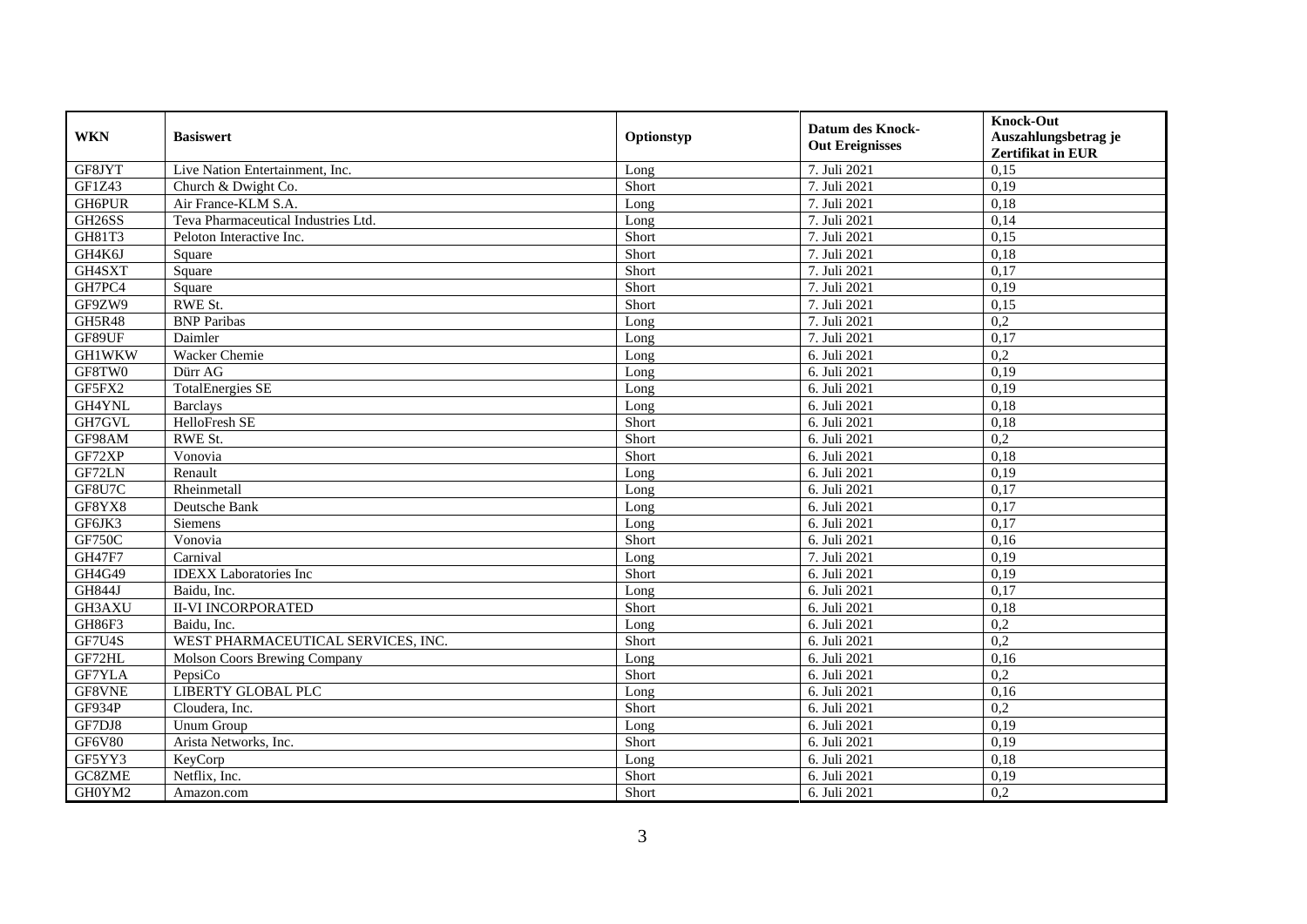| <b>WKN</b>    | <b>Basiswert</b>                             | Optionstyp | <b>Datum des Knock-</b><br><b>Out Ereignisses</b> | <b>Knock-Out</b><br>Auszahlungsbetrag je<br>Zertifikat in EUR |
|---------------|----------------------------------------------|------------|---------------------------------------------------|---------------------------------------------------------------|
| GF8YUC        | Valero Energy Corporation                    | Long       | 6. Juli 2021                                      | 0,16                                                          |
| GF3VAF        | Chevron                                      | Long       | 6. Juli 2021                                      | 0,2                                                           |
| GF8Y3S        | Molson Coors Brewing Company                 | Long       | 6. Juli 2021                                      | 0,19                                                          |
| GF96GZ        | Alibaba Group Holding Limited ADR (New York) | Long       | 6. Juli 2021                                      | 0,18                                                          |
| GF99S3        | BorgWarner, Inc.                             | Long       | 6. Juli 2021                                      | 0,17                                                          |
| GH3H9D        | Amazon.com                                   | Short      | 6. Juli 2021                                      | 0,14                                                          |
| <b>GH0JDY</b> | S&P 500 ENERGY INDEX                         | Long       | 6. Juli 2021                                      | 0,18                                                          |
| GF7R2V        | TRINET GROUP, INC.                           | Long       | 6. Juli 2021                                      | 0,19                                                          |
| GF918Z        | ONE GAS, INC.                                | Long       | 6. Juli 2021                                      | 0,17                                                          |
| GF4S7P        | Kroger Co/The                                | Long       | 6. Juli 2021                                      | 0,16                                                          |
| GH64JG        | MarketAxess Holdings Inc.                    | Short      | 6. Juli 2021                                      | 0,18                                                          |
| GF753A        | Schaeffler AG                                | Long       | 6. Juli 2021                                      | 0,16                                                          |
| GF9LLB        | Delivery Hero SE                             | Short      | 7. Juli 2021                                      | 0,18                                                          |
| GF6Z0A        | Gerresheimer AG                              | Short      | 7. Juli 2021                                      | 0,18                                                          |
| GH7K59        | Siemens Energy AG                            | Short      | 7. Juli 2021                                      | 0,17                                                          |
| GH5EPY        | Delivery Hero SE                             | Short      | 7. Juli 2021                                      | 0,19                                                          |
| GH22X9        | SAP                                          | Short      | 7. Juli 2021                                      | 0,19                                                          |
| GH4QYE        | Wheat Future                                 | Long       | 6. Juli 2021                                      | 0,18                                                          |
| GH4QTJ        | <b>Wheat Future</b>                          | Long       | 6. Juli 2021                                      | 0,14                                                          |
| <b>GH0QQJ</b> | Deutsche Bank                                | Long       | 6. Juli 2021                                      | 0,2                                                           |
| GF8TWZ        | Trip.com Group Limited                       | Long       | 6. Juli 2021                                      | 0,16                                                          |
| <b>GH1FTQ</b> | Apple                                        | Short      | 6. Juli 2021                                      | 0,18                                                          |
| <b>GHOVFY</b> | Lumen Technologies, Inc.                     | Long       | 6. Juli 2021                                      | 0,16                                                          |
| GH2CZ7        | Valeo SA                                     | Long       | 6. Juli 2021                                      | 0,2                                                           |
| GH4QTL        | <b>Wheat Future</b>                          | Long       | 6. Juli 2021                                      | 0,16                                                          |
| GF77Y0        | M&T Bank Corporation                         | Long       | 6. Juli 2021                                      | 0,18                                                          |
| GH3ZGF        | Pinduoduo Inc. - ADR                         | Long       | 6. Juli 2021                                      | 0,18                                                          |
| <b>GH677Y</b> | <b>BioNTech SE - ADR</b>                     | Long       | 6. Juli 2021                                      | 0,12                                                          |
| GH7AR4        | JD.com Inc                                   | Long       | 6. Juli 2021                                      | 0,19                                                          |
| GH5WNR        | BioNTech SE - ADR                            | Long       | 6. Juli $2021$                                    | 0,17                                                          |
| GH74BH        | BioNTech SE - ADR                            | Long       | 6. Juli 2021                                      | 0,07                                                          |
| GH5WMF        | BioNTech SE - ADR                            | Long       | 6. Juli 2021                                      | 0,2                                                           |
| GF5KBK        | M&T Bank Corporation                         | Long       | 6. Juli 2021                                      | 0,19                                                          |
| GH4QWT        | <b>Cotton Future</b>                         | Short      | 6. Juli 2021                                      | 0,18                                                          |
| GH3ZHE        | <b>HelloFresh SE</b>                         | Short      | 6. Juli 2021                                      | 0,16                                                          |
| GF90ZX        | Volkswagen AG - Preferred                    | Long       | 6. Juli 2021                                      | 0,18                                                          |
| GH6PUD        | $K+SAG$                                      | Short      | 6. Juli 2021                                      | 0,14                                                          |
| GH4QZ0        | <b>ICE Brent Crude Future</b>                | Short      | 5. Juli 2021                                      | 0,2                                                           |